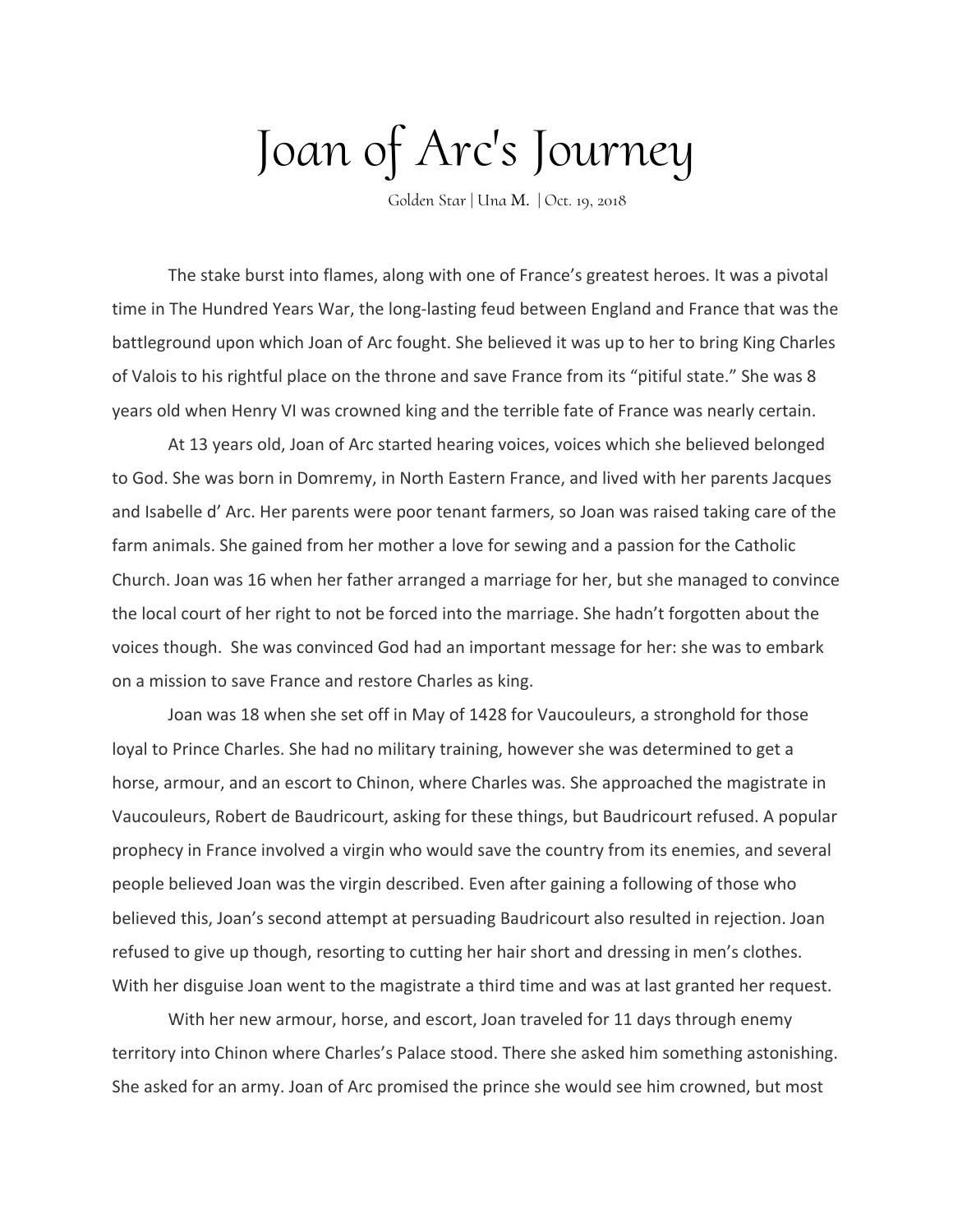of the counselors and generals were strongly against giving her anything, let alone a troop to lead. But Charles agreed, and with her troop Joan of Arc set off for Orleans in March of 1429.

Enveloped in white armour atop a white horse, Joan of Arc rode before her French troop into the bastion of the Anglo-Burgundians, allies of the English. Her army drove them out of their bastion and forced them to retreat across the Loire river, extinguishing Charles's biggest immediate threat. A few months after their success and return to Charles, Joan of Arc brought Charles of Valois through enemy territory into Reims and had him crowned king, just as she'd promised. However it wasn't until she was 19, roughly a year later, when she set out on a mission once more.

After remaining inactive on behalf of the royal court, Joan of Arc and a troop of French soldiers were ordered by the king to protect Compiegne, a commune in Northern France, from a Burgundian attack. In the midst of her mission, Joan of Arc was thrown off her horse and left outside the closing town gates. Now alone, the fallen heroine was captured by a group of Anglo-Burgundians. For numerous crimes such as dressing as a man and supposed witchcraft, Joan of Arc was put on trial by her captors. The Anglo-Burgundians, seeing her as a threat to their otherwise set victory over the French, saw this as an opportunity to execute her. Despite Joan being the reason for King Charles's victory and restored throne, Charles didn't want to associate himself with a so called witch, and didn't negotiate in Joan's favor. Soon after the trial, in 1431, Joan was turned over by the Anglo-Burgundians to the English. Bound by ropes, licking flames beneath her, Joan of Arc was burned alive.

Joan of Arc was an inspiring hero who's life wove into an incredible story, winding from Vaucouleurs to Chinon to Orleans, more often than not with an army behind her. For the short time that she fought in The Hundred Years War, Joan played a big role in saving the king and saving France. It wasn't until May 16, 1920, nearly 500 years later, when she was established as a Roman Catholic saint. But even before that, and certainly long after, Joan of Arc has been remembered as a symbol of unity and courage, and a hero of France.